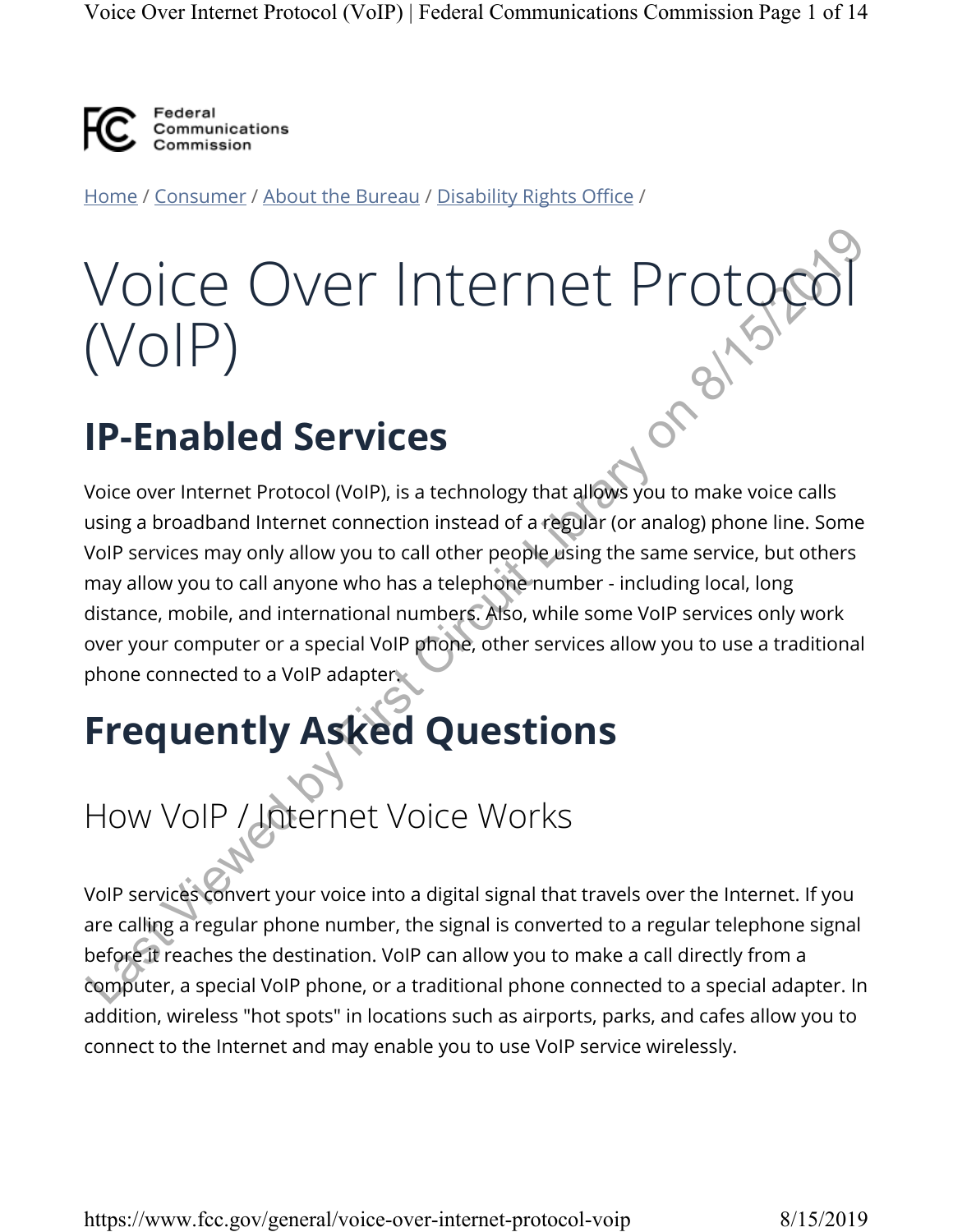**How VoIP works** 

# What Kind of Equipment Do I Need?

**A broadband (high speed Internet) connection is required.** This can be through a cable modem, or high speed services such as DSL or a local area network. **A computer, adaptor, or specialized phone is required.** Some VoIP services only work over your computer or a special VoIP phone, while other services allow you to use a traditional phone connected to a VoIP adapter. If you use your computer, you will need some software and an inexpensive microphone. Special VoIP phones plug directly into your broadband connection and operate largely like a traditional telephone. If you use a telephone with a VoIP adapter, you'll be able to dial just as you always have, and the service provider may also provide a dial tone. What Kind of Equipment Do | Need?<br>
A broadband (high speed internet) connection is required. This can be diffough a<br>
cable modem, or high speed services such as DSL or a local area network. A computer,<br>
adaptor, or special

# Is there a difference between making a Local Call and a Long Distance Call?

Some VoIP providers offer their services for free, normally only for calls to other subscribers to the se vice. Your VoIP provider may permit you to select an area code different from the area in which you live. It also means that people who call you may incur long distance charges depending on their area code and service.

Some VoIP providers charge for a long distance call to a number outside your calling area similar to existing, traditional wireline telephone service. Other VoIP providers permit you to call anywhere at a flat rate for a fixed number of minutes.

# If I have VoIP service, who can I call?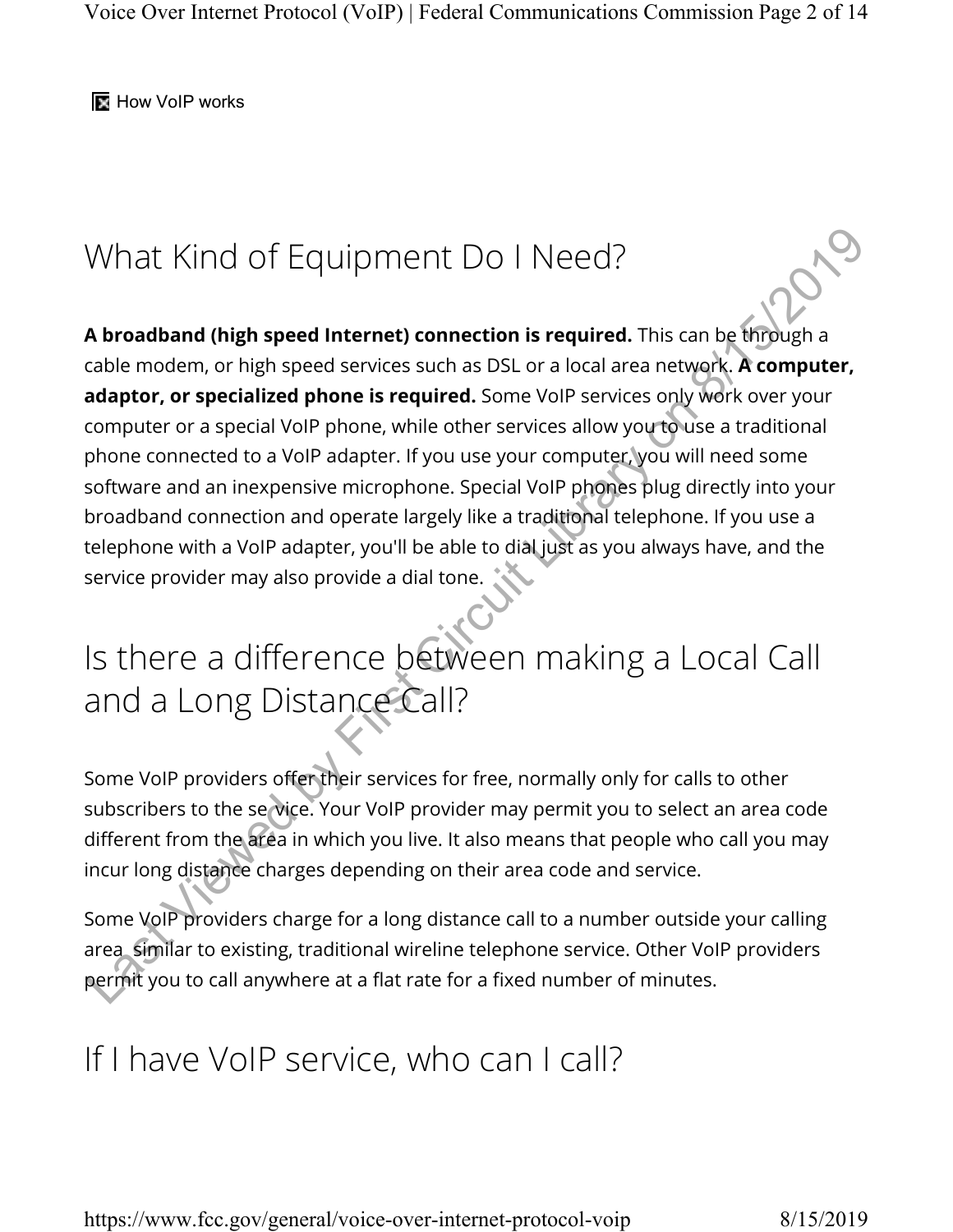Depending upon your service, you might be limited only to other subscribers to the service, or you may be able to call anyone who has a telephone number - including local, long distance, mobile, and international numbers. If you are calling someone who has a regular analog phone, that person does not need any special equipment to talk to you. Some VoIP services may allow you to speak with more than one person at a time.

# What Are Some Advantages of VoIP?

Some VoIP services offer features and services that are not available with a traditional phone, or are available but only for an additional fee. You may also be able to avoid paying for both a broadband connection and a traditional telephone line. What Are Some Advantages of VoIP?<br>
Some voIP services offer features and services that are not available with a traditional<br>
phone, or are available but only for an additional fee. You may also be able to avoid<br>
paying for

# What Are Some disadvantages of

If you're considering replacing your traditional telephone service with VoIP, there are some possible differences:

- Some VoIP services don't work during power outages and the service provider may not offer backup power.
- Not all VoIP services connect directly to emergency services through 9-1-1. For additional information see VoIP & 911 Advisory (/cgb/consumerfacts/voip911.pdf).
- VoIP providers may or may not offer directory assistance/white page listings.

# Can I use my Computer While I talk on the Phone?

In most cases, yes.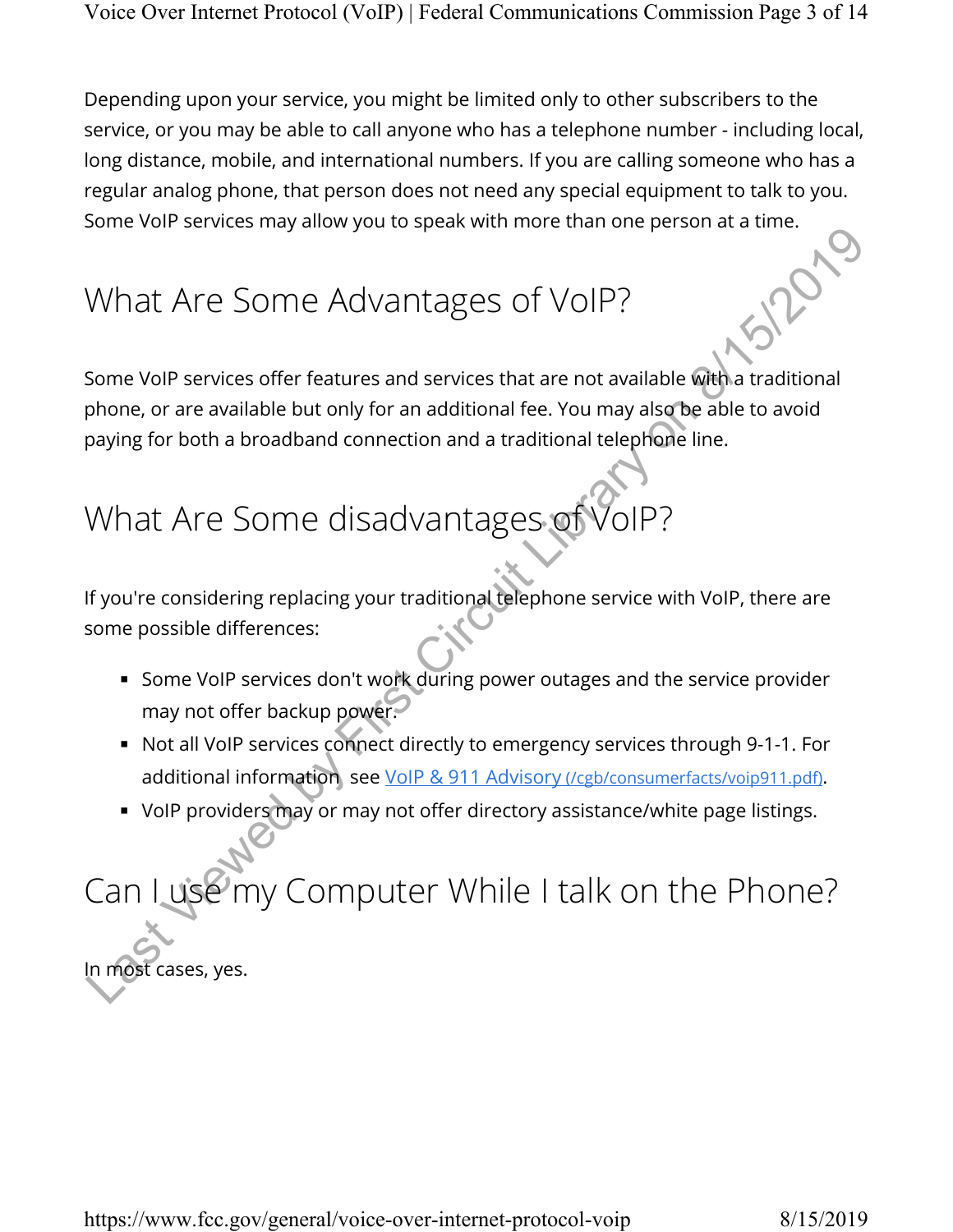# Can I Take My Phone Adapter with me When I Travel?

Some VoIP service providers offer services that can be used wherever a high speed Internet connection available. Using a VoIP service from a new location may impact your ability to connect directly to emergency services through 9-1-1. For additional information, see VoIP & 911 Advisory (/cgb/consumerfacts/voip911.pdf).

# Does my Computer Have to be Turned or

Only if your service requires you to make calls using your computer. All VoIP services require your broadband Internet connection to be active.

# How Do I Know If I have a VoIP phone Call?

If you have a special VoIP phone or a regular telephone connected to a VoIP adapter, the phone will ring like a traditional telephone. If your VoIP service requires you to make calls using your computer, the software supplied by your service provider will alert you when you have an incoming call. Some voir service providers oner services that can be used wherever a negotial tinternet connection available. Using a VoIP service from a new location may impactively<br>ability to connect directly to emergency services thro

# Does the FCC Regulate VoIP?

In June 2005 the FCC imposed 911 obligations on providers of interconnected VoIP services VoIP services that allow users generally to make calls to and receive calls from the regular telephone network. You should know, however, that 911 calls using VoIP are handled differently than 911 calls using your regular telephone service. Please see our consumer fact sheet on VoIP and 911 services (/cgb/consumerfacts/voip911.pdf) for complete information on these differences.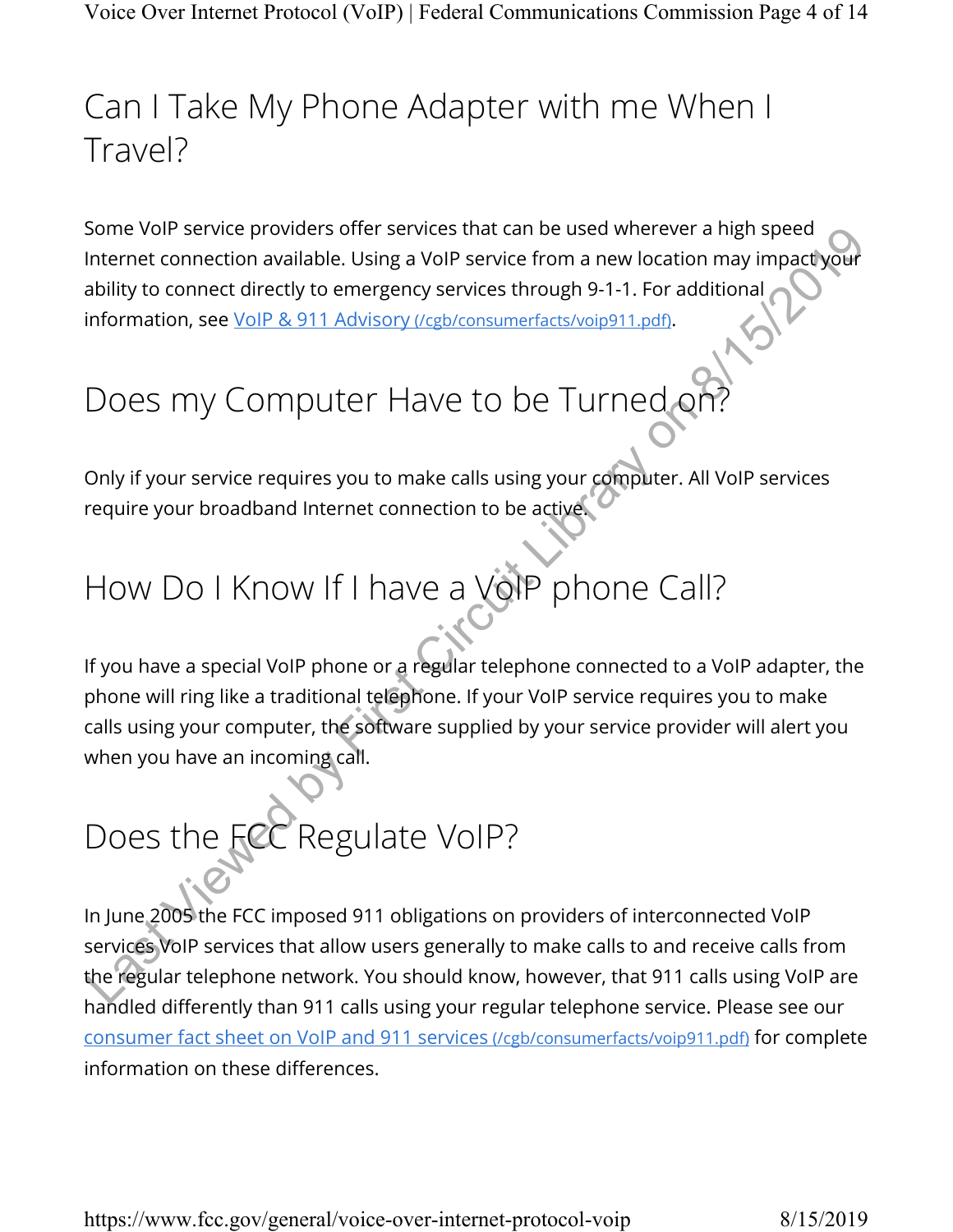In addition, the FCC requires interconnected VoIP providers to comply with the Communications Assistance for Law Enforcement Act of 1994 (CALEA) and to contribute to the Universal Service Fund, which supports communications services in high-cost areas and for income-eligible telephone subscribers.

*Aspects of these considerations may change with new developments in internet technology. You should always check with the VoIP service provider you choose to confirm any advantages and limitations to their service.*

For more information about VoIP see our factsheet (http://fcc.gov/cgb/consumerfacts/voip.pdf) (pdf file).

### **Note**

Aspects of these considerations may change with new developments in internet technology. You should always check with the VoIP service provider you choose to confirm any advantages and limitations to their service. Aspects of these considerations may change with new developments in internet technology<br>
Solvier Should diveys check with the VoIP service provider you choose to confirm any advantages<br>
and limitations to their service.<br>
N

# Events

- VoIP Forum 12/1/03 (/realaudio/presentations/2003/120103/)
- VoIP Summit 5/7/04 (/realaudio/presentations/2004/050704/)

Headlines ed

5/13/09

FCC Requires VoIP Providers to Notify Consumers of Plans to Discontinue Service. News Release: Word (https://docs.fcc.gov/public/attachments/DOC-290712A1.doc) | Acrobat (https://docs.fcc.gov/public/attachments/DOC-290712A1.pdf)

Report & Order: Word (https://docs.fcc.gov/public/attachments/FCC-09-40A1.doc) | Acrobat (https://docs.fcc.gov/public/attachments/FCC-09-40A1.pdf)

Copps Statement: Word (https://docs.fcc.gov/public/attachments/DOC-290712A2.doc) | Acrobat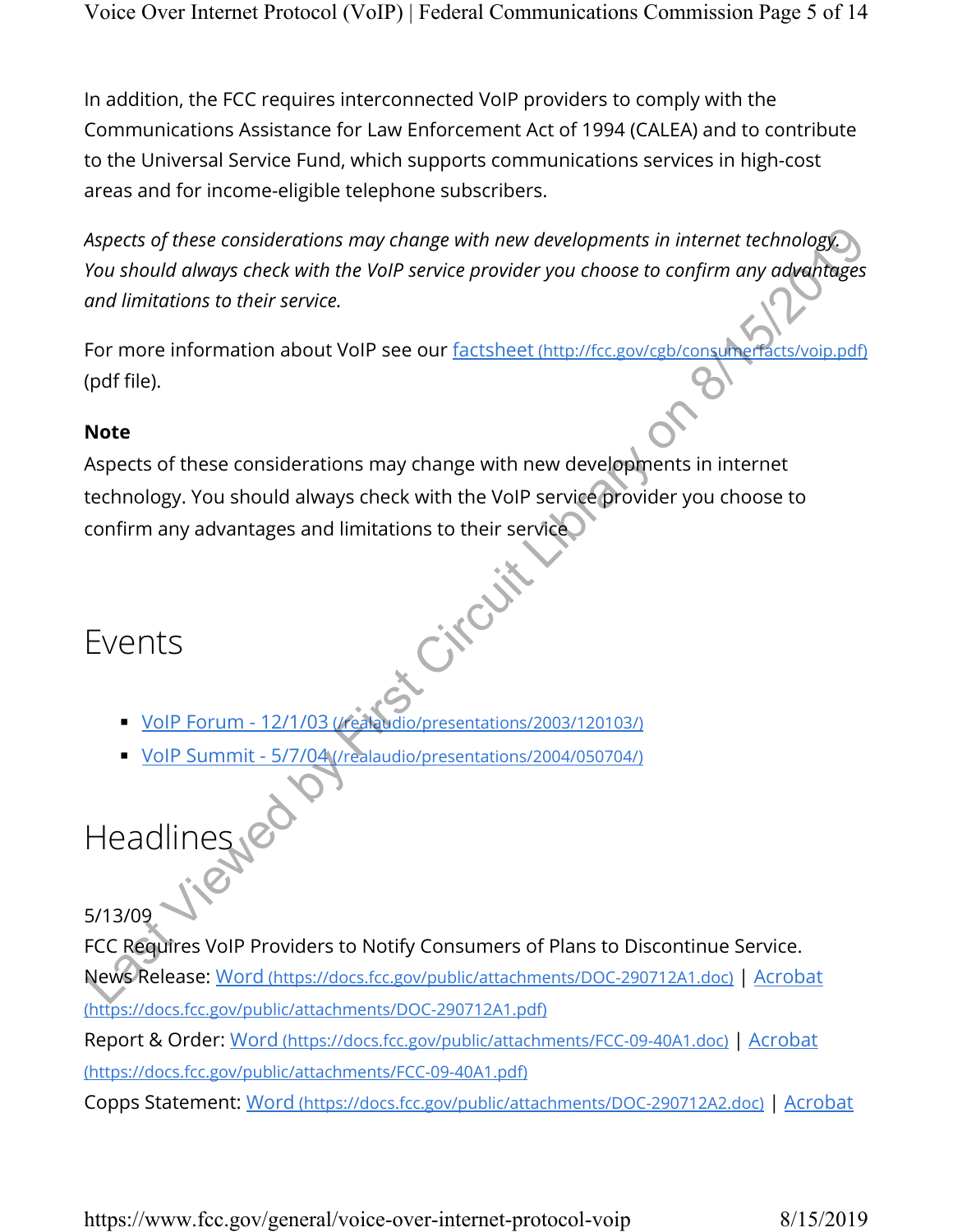Voice Over Internet Protocol (VoIP) | Federal Communications Commission Page 6 of 14

(https://docs.fcc.gov/public/attachments/DOC-290712A2.pdf)

Adelstein Statement: Word (https://docs.fcc.gov/public/attachments/DOC-290712A3.doc) | Acrobat (https://docs.fcc.gov/public/attachments/DOC-290712A3.pdf) McDowell Statement: Word (https://docs.fcc.gov/public/attachments/DOC-290712A4.doc) |

Acrobat (https://docs.fcc.gov/public/attachments/DOC-290712A4.pdf)

### 11/8/07

FCC Expands Local Number Portability to VoIP.

**Order:** Word (https://docs.fcc.gov/public/attachments/FCC-07-188A1.doc) | Acrobat (https://docs.fcc.gov/public/attachments/FCC-07-188A1.pdf)

### 10/31/07

FCC Expands Local Number Portability to VoIP.

News Release: Word (https://docs.fcc.gov/public/attachments/DOC 277752A1.doc) | Acrobat (https://docs.fcc.gov/public/attachments/DOC-277752A1.pdf)

Martin Statement: Word (https://docs.fcc.gov/public/attachments/DOC-277752A2.doc) | Acrobat (https://docs.fcc.gov/public/attachments/DOC-277752A2.pdf)

Copps Statement: Word (https://docs.fcc.gov/public attachments/DOC-277752A3.doc) | Acrobat (https://docs.fcc.gov/public/attachments/DOC 277752A3.pdf)

Adelstein Statement: Word (https://docs.fcc.gov/public/attachments/DOC-277752A4.doc) |

Acrobat (https://docs.fcc.gov/public/attachments/DOC-277752A4.pdf)

Tate Statement: Word (https://docs.fcc.gov/public/attachments/DOC-277752A5.doc) | Acrobat (https://docs.fcc.gov/public/attachments/DOC-277752A5.pdf)

McDowell Statement: Word (https://docs.fcc.gov/public/attachments/DOC-277752A6.doc) | Acrobat (https://docs.fcc.gov/public/attachments/DOC-277752A6.pdf)

8/6/07 Assessment and Collection of Regulatory Fees for Fiscal Year 2007. Order: Word (https://docs.fcc.gov/public/attachments/FCC-07-140A1.doc) | Acrobat (https://docs.fcc.gov/public/attachments/FCC-07-140A1.pdf) Copps Statement: Word (https://docs.fcc.gov/public/attachments/FCC-07-140A2.doc) | Acrobat (https://docs.fcc.gov/public/attachments/FCC-07-140A2.pdf) Adelstein Statement: Word (https://docs.fcc.gov/public/attachments/FCC-07-140A3.doc) | Acrobat (https://docs.fcc.gov/public/attachments/FCC-07-140A3.pdf) ELECCE Expansions, i.e. gov.public/atachmients/DOC-2017/24-8001<br>
MCFCC Expands Local Number Portability to VoIP.<br>
Correct Word interstations of Circuit Correct Correct Correct Correct Correct Correct Correct Correct Correc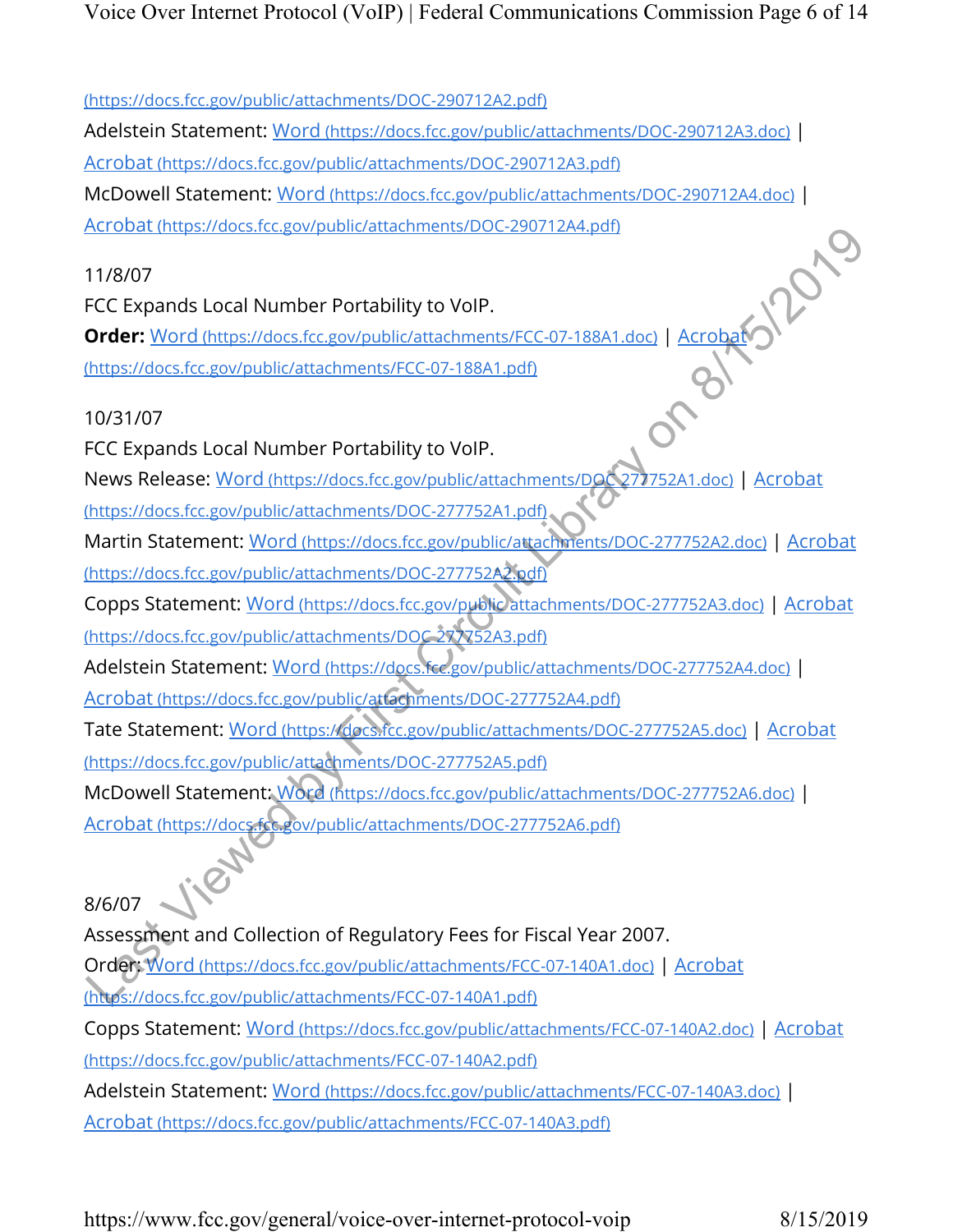### 6/15/07

Disability Access Requirements Extended to VOIP Services.

Order: Word (https://docs.fcc.gov/public/attachments/FCC-07-110A1.doc) | Acrobat

(https://docs.fcc.gov/public/attachments/FCC-07-110A1.pdf)

News Release (5/31/07): Word (https://docs.fcc.gov/public/attachments/DOC-273452A1.doc) |

Acrobat (https://docs.fcc.gov/public/attachments/DOC-273452A1.pdf)

Martin Statement: Word (https://docs.fcc.gov/public/attachments/FCC-07-110A2.doc) | Acrobat

(https://docs.fcc.gov/public/attachments/FCC-07-110A2.pdf)

Copps Statement: Word (https://docs.fcc.gov/public/attachments/FCC-07-110A3.doc) | Acrobat (https://docs.fcc.gov/public/attachments/FCC-07-110A3.pdf)

Adelstein Statement: Word (https://docs.fcc.gov/public/attachments/FCC 07 110A4.doc) |

Acrobat (https://docs.fcc.gov/public/attachments/FCC-07-110A4.pdf)

Tate Statement: Word (https://docs.fcc.gov/public/attachments/FCC-07-110A5.doc) | Acrobat (https://docs.fcc.gov/public/attachments/FCC-07-110A5.pdf)

McDowell Statement: Word (https://docs.fcc.gov/public/attachments/FCC-07-110A6.doc) |

Acrobat (https://docs.fcc.gov/public/attachments/FCC-07-110A6.pdf)

5/31/07

Disability Access Requirements Extended to VOIP Services.

News Release: Word (https://docs.fcc.gov/public/attachments/DOC-273452A1.doc) | Acrobat (https://docs.fcc.gov/public/attachments/DOC-273452A1.pdf)

Martin Statement: Word (https://docs.fcc.gov/public/attachments/DOC-273452A2.doc) | Acrobat (https://docs.fcc.gov/public/attachments/DOC-273452A2.pdf) Electron Containstant Containstant Circuit Circuit Containers (2014-274524)<br>
Acrobat (https://docs.fcc.gov/public/attachments/DGC-27345241.pdf)<br>
Martin Statement: Word (https://docs.fcc.gov/public/attachments/FCC-07-110A2.

Copps Statement: Word (https://docs.fcc.gov/public/attachments/DOC-273452A3.doc) | Acrobat (https://docs.fcc.gov/public/attachments/DOC-273452A3.pdf)

Adelstein Statement: Word (https://docs.fcc.gov/public/attachments/DOC-273452A4.doc) | Acrobat (https://docs.fcc.gov/public/attachments/DOC-273452A4.pdf)

McDowell Statement: Word (https://docs.fcc.gov/public/attachments/DOC-273452A5.doc) |

Acrobat (https://docs.fcc.gov/public/attachments/DOC-273452A5.pdf)

# 4/18/07

Assessment and Collection of Regulatory Fees for Fiscal Year 2007. NPRM: Word (https://docs.fcc.gov/public/attachments/FCC-07-55A1.doc) | Acrobat (https://docs.fcc.gov/public/attachments/FCC-07-55A1.pdf)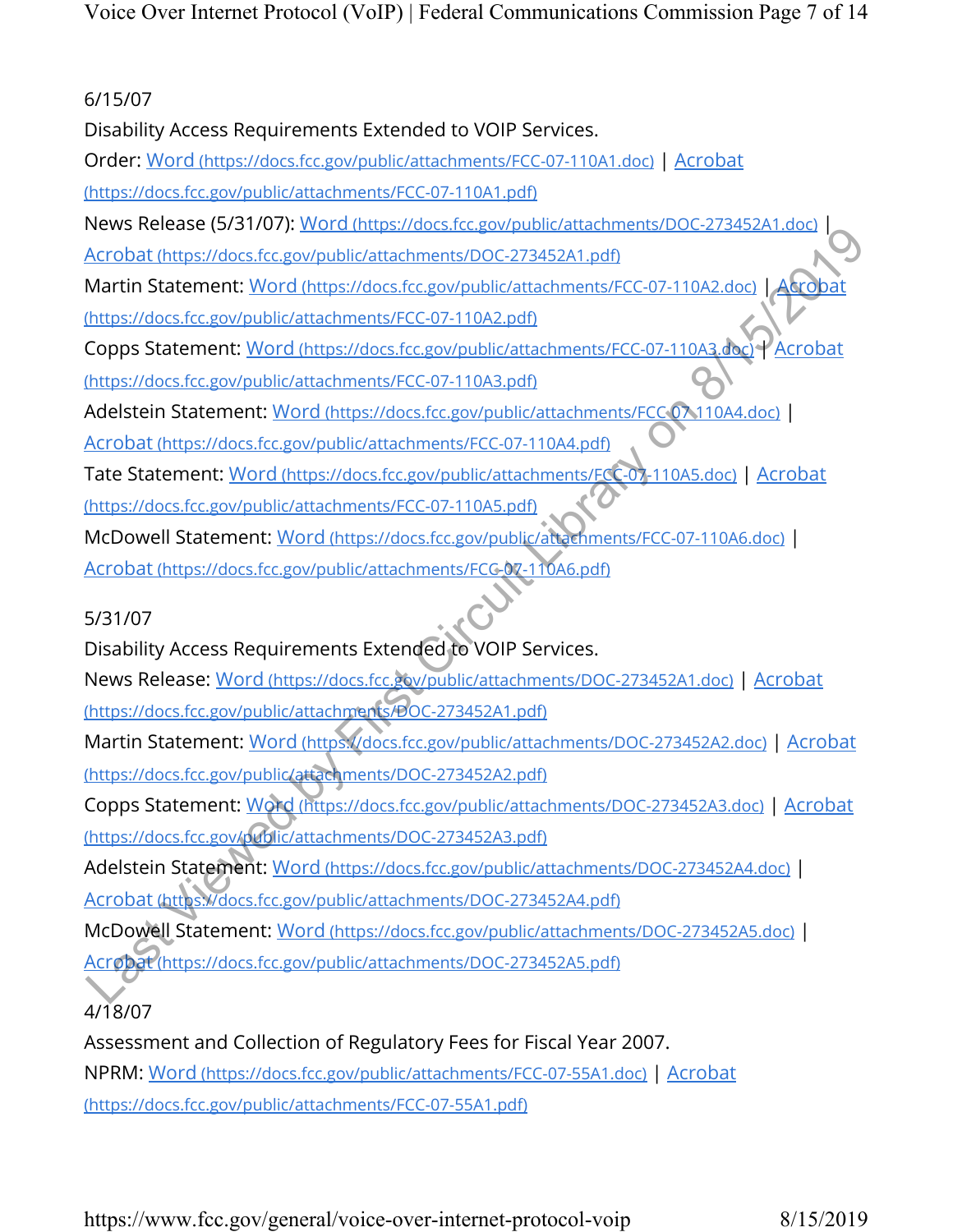### 4/16/07

Broadband Data Notice of Proposed Rulemaking (FCC 07-17).

NPRM: Word (https://docs.fcc.gov/public/attachments/FCC-07-17A1.doc) | Acrobat

(https://docs.fcc.gov/public/attachments/FCC-07-17A1.pdf)

Martin Statement: Word (https://docs.fcc.gov/public/attachments/FCC-07-17A4.doc) | Acrobat

(https://docs.fcc.gov/public/attachments/FCC-07-17A4.pdf)

Copps Statement: Word (https://docs.fcc.gov/public/attachments/FCC-07-17A3.doc) | Acrobat

(https://docs.fcc.gov/public/attachments/FCC-07-17A3.pdf)

Adelstein Statement: Word (https://docs.fcc.gov/public/attachments/FCC-07-17A2.doc) | Acrobat (https://docs.fcc.gov/public/attachments/FCC-07-17A2.pdf)

Tate Statement: Word (https://docs.fcc.gov/public/attachments/FCC-07-17A6.doc) | Acrobat (https://docs.fcc.gov/public/attachments/FCC-07-17A6.pdf)

McDowell Statement: Word (https://docs.fcc.gov/public/attachments/FCC-07-17A5.doc) | Acrobat (https://docs.fcc.gov/public/attachments/FCC-07-17A5.pdf) Morthurs://docs.fcc.gov/public/attachments/FCC-07-22A1.docs/14CC-07-22A5.doc | Acrobat<br>https://docs.fcc.gov/public/attachments/FCC-07-17A4.pdf<br>
https://docs.fcc.gov/public/attachments/FCC-07-17A4.pdf<br>
Murss://docs.fcc.gov/

# 4/2/07

FCC Strengthens Privacy Rules to Prevent Pretexting.

News Release: Word (https://docs.fcc.gov/public/attachments/DOC-272008A1.doc) | Acrobat (https://docs.fcc.gov/public/attachments/DOC-272008A1.pdf)

Order: Word (https://docs.fcc.gov/public/attachments/FCC-07-22A1.doc) | Acrobat

(https://docs.fcc.gov/public/attachments/FCC-07-22A1.pdf)

Martin Statement: Word (https://docs.fcc.gov/public/attachments/FCC-07-22A2.doc) | Acrobat (https://docs.fcc.gov/public/attachments/FCC-07-22A2.pdf)

Copps Statement: Word (https://docs.fcc.gov/public/attachments/FCC-07-22A3.doc) | Acrobat (https://docs.fcc.gov/public/attachments/FCC-07-22A3.pdf)

Adelstein Statement: Word (https://docs.fcc.gov/public/attachments/FCC-07-22A4.doc) | Acrobat (https://docs.fcc.gov/public/attachments/FCC-07-22A4.pdf)

Tate Statement: Word (https://docs.fcc.gov/public/attachments/FCC-07-22A5.doc) | Acrobat (https //docs.fcc.gov/public/attachments/FCC-07-22A5.pdf)

McDowell Statement: Word (https://docs.fcc.gov/public/attachments/FCC-07-22A6.doc) | Acrobat (https://docs.fcc.gov/public/attachments/FCC-07-22A6.pdf)

# 03/01/07

Time Warner Cable Request for Declaratory Ruling that Competitive Local Exchange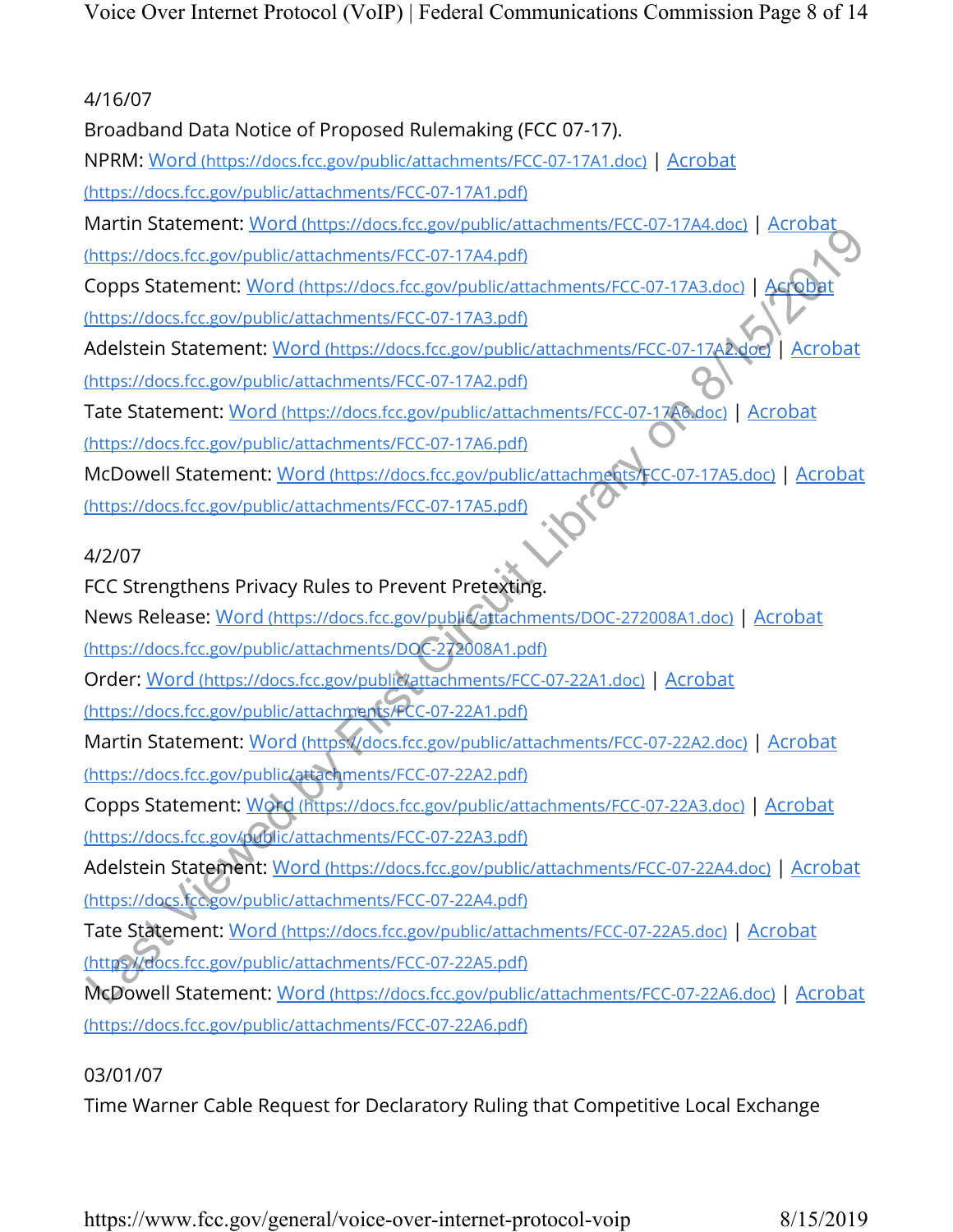Carriers May Obtain Interconnection Under Section 251 of the Communications Act of 1934, as Amended, to Provide Wholesale Telecommunications Services to VoIP Providers.

Order: Word (https://docs.fcc.gov/public/attachments/DA-07-709A1.doc) | Acrobat (https://docs.fcc.gov/public/attachments/DA-07-709A1.pdf)

Martin Press Statement: Word (https://docs.fcc.gov/public/attachments/DOC-270985A1.doc) Acrobat (https://docs.fcc.gov/public/attachments/DOC-270985A1.pdf)

10/19/06

FCC Releases Funding Year 2007 Eligible Services List for Schools and Libraries Services Mechanism.

Public Notice: Word (https://docs.fcc.gov/public/attachments/FCC-06-158A1.doc) | Acrobat (https://docs.fcc.gov/public/attachments/FCC-06-158A1.pdf) List: Word (https://docs.fcc.gov/public/attachments/FCC-06-158A2.doc) | Acrobat

(https://docs.fcc.gov/public/attachments/FCC-06-158A2.pdf)

### 6/27/06

FCC Updates Approach for Assessing Contributions to the Federal Universal Service Fund.

R&O & NPRM: Acrobat (https://docs.fcc.gov/public/attachments/FCC-06-94A1.pdf) News Release (06/21/06): Word (https://docs.fcc.gov/public/attachments/DOC-266030A1.doc) | Acrobat (https://docs.fcc.gov/public/attachments/DOC-266030A1.pdf)

Martin Statement: Acrobat (https://docs.fcc.gov/public/attachments/FCC-06-94A2.pdf) Copps Statement: Acrobat (https://docs.fcc.gov/public/attachments/FCC-06-94A3.pdf) Adelstein Statement: Acrobat (https://docs.fcc.gov/public/attachments/FCC-06-94A4.pdf) Tate Statement: Acrobat (https://docs.fcc.gov/public/attachments/FCC-06-94A5.pdf) McDowell Statement: Acrobat (https://docs.fcc.gov/public/attachments/FCC-06-94A6.pdf) Martin Press Statement: Word Intuss/Motos.fcc.gov/public/attachments/DOC-270985A1.dom<br>Acrobat (https://docs.fcc.gov/public/attachments/DOC-270985A1.pdf)<br>Acrobat (https://docs.fcc.gov/public/attachments/DOC-270985A1.pdf)<br>TO

05/03/06

FCC Adopts Order to Enable Law Enforcement to Access Certain Broadband and VoIP Providers.

News Release: Word (https://docs.fcc.gov/public/attachments/DOC-265221A1.doc) | Acrobat (https://docs.fcc.gov/public/attachments/DOC-265221A1.pdf)

Martin Statement: Word (https://docs.fcc.gov/public/attachments/DOC-265221A2.doc) | Acrobat (https://docs.fcc.gov/public/attachments/DOC-265221A2.pdf)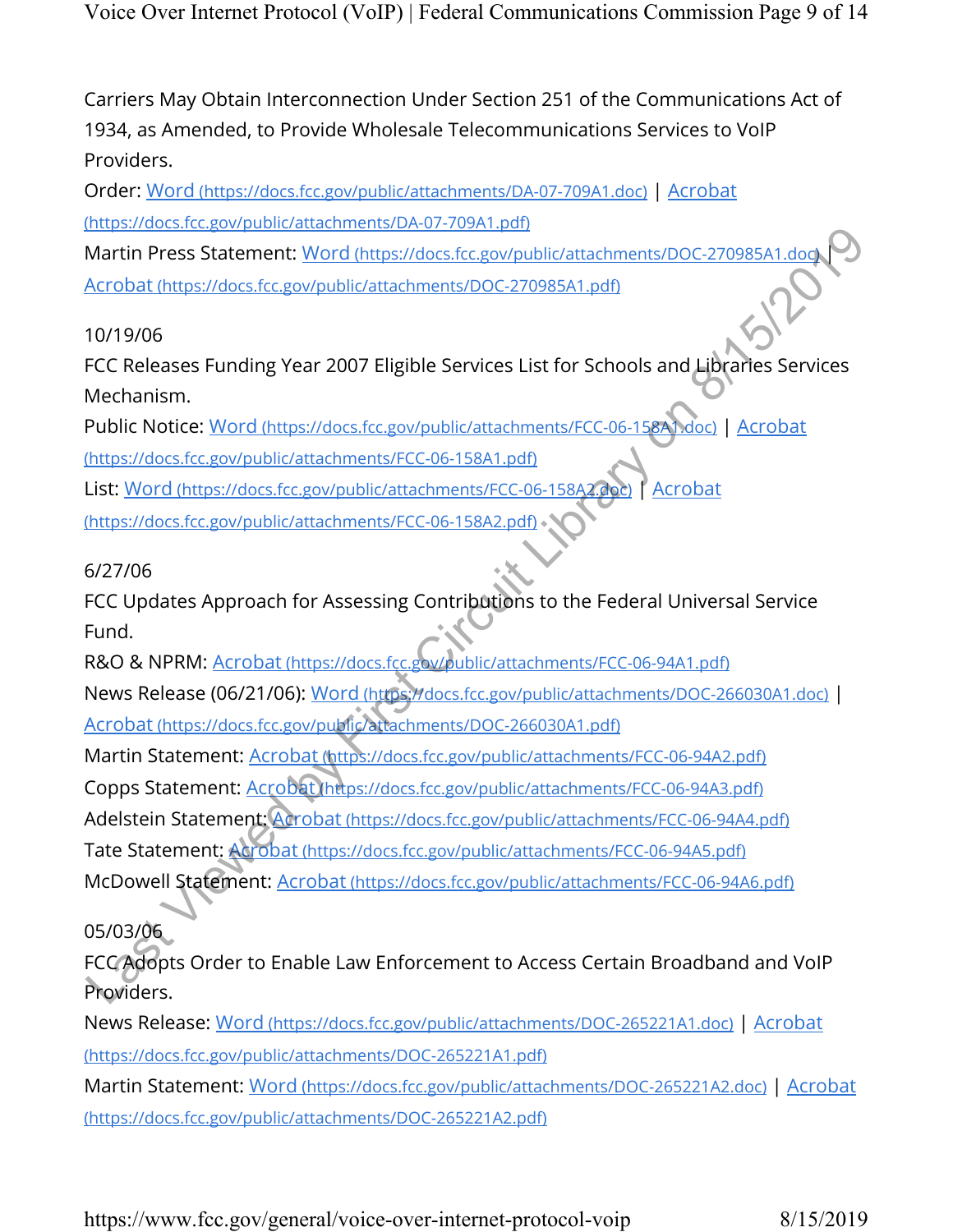Copps Statement: Word (https://docs.fcc.gov/public/attachments/DOC-265221A3.doc) | Acrobat (https://docs.fcc.gov/public/attachments/DOC-265221A3.pdf)

Adelstein Statement: Word (https://docs.fcc.gov/public/attachments/DOC-265221A4.doc) |

Acrobat (https://docs.fcc.gov/public/attachments/DOC-265221A4.pdf)

Tate Statement: Word (https://docs.fcc.gov/public/attachments/DOC-265221A5.doc) | Acrobat (https://docs.fcc.gov/public/attachments/DOC-265221A5.pdf)

### 8/26/05

Enforcement Bureau Provides Further Guidance to Interconnected Voice Over Internet Protocol Service Providers Concerning Enforcement of Subscriber Acknowledgement Requirement.

Public Notice: Word (https://docs.fcc.gov/public/attachments/DA-05-2358A1.doc) | Acrobat (https://docs.fcc.gov/public/attachments/DA-05-2358A1.pdf)

### 7/26/05

Enforcement Bureau Provides Guidance on VoIP Providers' July 29, 2005 Subscriber Notification Deadline.

Public Notice: Word (https://docs.fcc.gov/public/attachments/DA-05-2085A1.doc) | Acrobat (https://docs.fcc.gov/public/attachments/DA-05-2085A1.pdf)

# 7/25/05

FCC Announces Joint Federal/State VOIP Enhanced 911 Enforcement Task Force. News Release: Word (https://docs.fcc.gov/public/attachments/DOC-260150A1.doc) | Acrobat (https://docs.fcc.gov/public/attachments/DOC-260150A1.pdf)

# 05/19/05

Commission Requires Interconnected VoIP Providers to Provide Enhanced 911 Service. News Release: Word (https://docs.fcc.gov/public/attachments/DOC-258818A1.doc) | Acrobat (https://docs.fcc.gov/public/attachments/DOC-258818A1.pdf) Order: Word (https://docs.fcc.gov/public/attachments/FCC-05-116A1.doc) | Acrobat (https://docs.fcc.gov/public/attachments/FCC-05-116A1.pdf) Martin Statement: Word (https://docs.fcc.gov/public/attachments/DOC-258818A2.doc) | Acrobat Hare Statementri, <u>who implicited the metallicant and the statements</u><br>
Hare Statement Bureau Provides Further Guidance to Interconnected Voice *Queen*<br>
By First Circuit Library on Bureau Provides Further Guidance to Interc

(https://docs.fcc.gov/public/attachments/DOC-258818A2.pdf)

Abernathy Statement: Word (https://docs.fcc.gov/public/attachments/DOC-258818A3.doc) |

Acrobat (https://docs.fcc.gov/public/attachments/DOC-258818A3.pdf)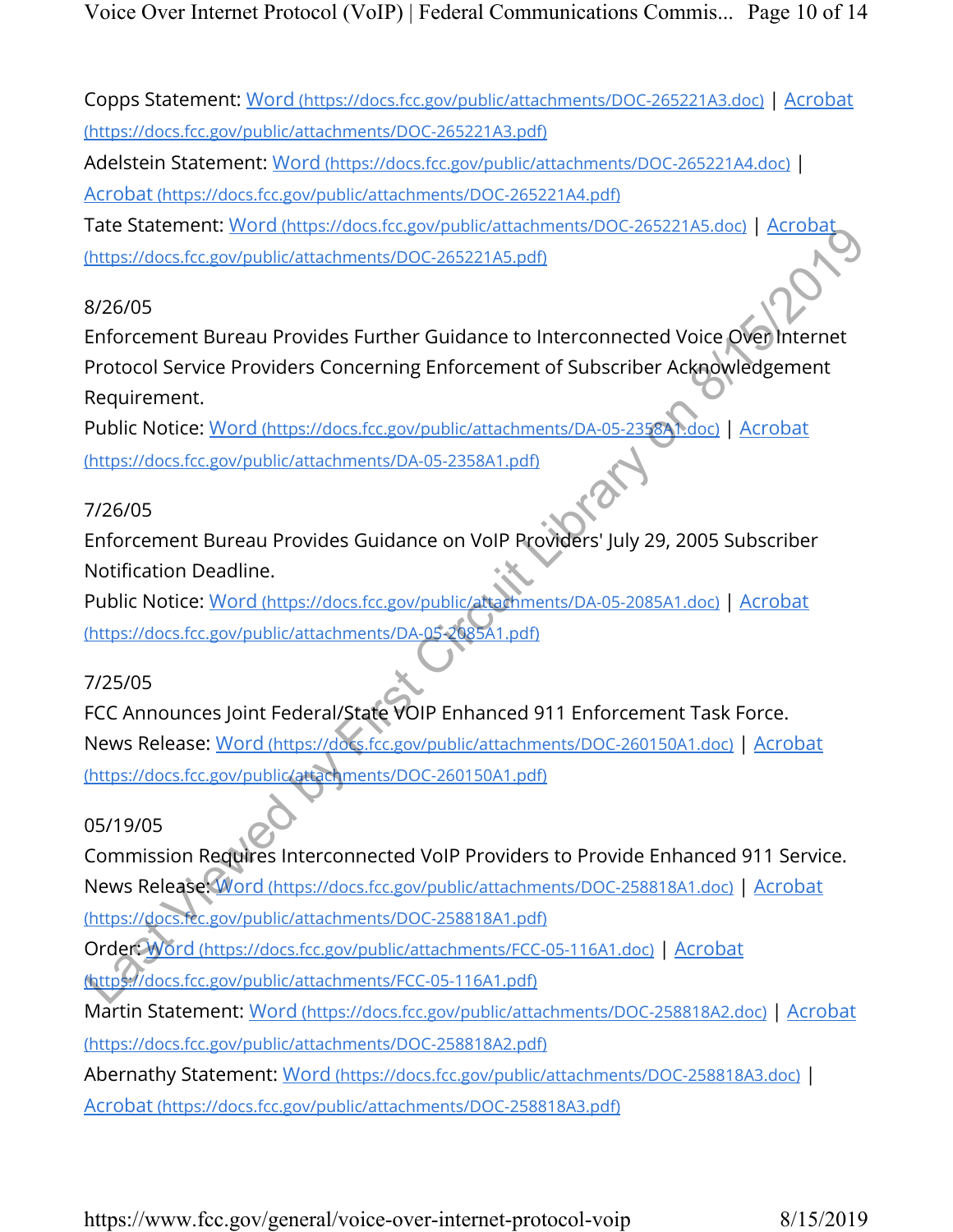Voice Over Internet Protocol (VoIP) | Federal Communications Commis... Page 11 of 14

Copps Statement: Word (https://docs.fcc.gov/public/attachments/DOC-258818A4.doc) | Acrobat (https://docs.fcc.gov/public/attachments/DOC-258818A4.pdf)

Adelstein Statement: Word (https://docs.fcc.gov/public/attachments/DOC-258818A5.doc) | Acrobat (https://docs.fcc.gov/public/attachments/DOC-258818A5.pdf)

03/03/05

Madison River Communications, LLC Order and Consent Decree.

Order: Word (https://docs.fcc.gov/public/attachments/DA-05-543A1.doc) | Acrobat

(https://docs.fcc.gov/public/attachments/DA-05-543A1.pdf)

Consent Decree: Word (https://docs.fcc.gov/public/attachments/DA-05-543A2.doc) | Acrobat

(https://docs.fcc.gov/public/attachments/DA-05-543A2.pdf)

Chairman Powell Commends Swift Action to Protect VoIP Services: Word

(https://docs.fcc.gov/public/attachments/DOC-257175A1.doc) | Acrobat

(https://docs.fcc.gov/public/attachments/DOC-257175A1.pdf)

11/09/04

FCC Finds that VONAGE Not Subject to Patchwork of State Regulations Governing Telephone Companies.

News Release: Word (https://docs.fcc.gov/public/attachments/DOC-254112A1.doc) | Acrobat (https://docs.fcc.gov/public/attachments/DOC 254112A1.pdf) 03/03/05<br>
Madison River Communications, LLC Order and Consent Decree.<br>
Order: Word Intes://docs.fcc.gov/public/attachments/DA-05-543A1.doc) | Acrobat<br>
https://docs.fcc.gov/public/attachments/DA-05-543A1.ddf<br>
Consent Decree

MO&O (11/12/04): Word (https://docs.fcc.gov/public/attachments/FCC-04-267A1.doc) | Acrobat (https://docs.fcc.gov/public/attachments/FCC-04-267A1.pdf)

Powell Statement: Word (https://docs.fcc.gov/public/attachments/DOC-254112A2.doc) | Acrobat (https://docs.fcc.gov/public/attachments/DOC-254112A2.pdf)

Abernathy Statement: Word (https://docs.fcc.gov/public/attachments/DOC-254112A3.doc) | Acrobat (https://docs.fcc.gov/public/attachments/DOC-254112A3.pdf)

Copps Statement: Word (https://docs.fcc.gov/public/attachments/DOC-254112A4.doc) | Acrobat (https://docs.fcc.gov/public/attachments/DOC-254112A4.pdf)

Adelstein Statement: Word (https://docs.fcc.gov/public/attachments/DOC-254112A5.doc) | Acrobat (https://docs.fcc.gov/public/attachments/DOC-254112A5.pdf)

4/21/04

FCC Decision on Petition for Declaratory Ruling that AT&T's Phone-to-Phone IP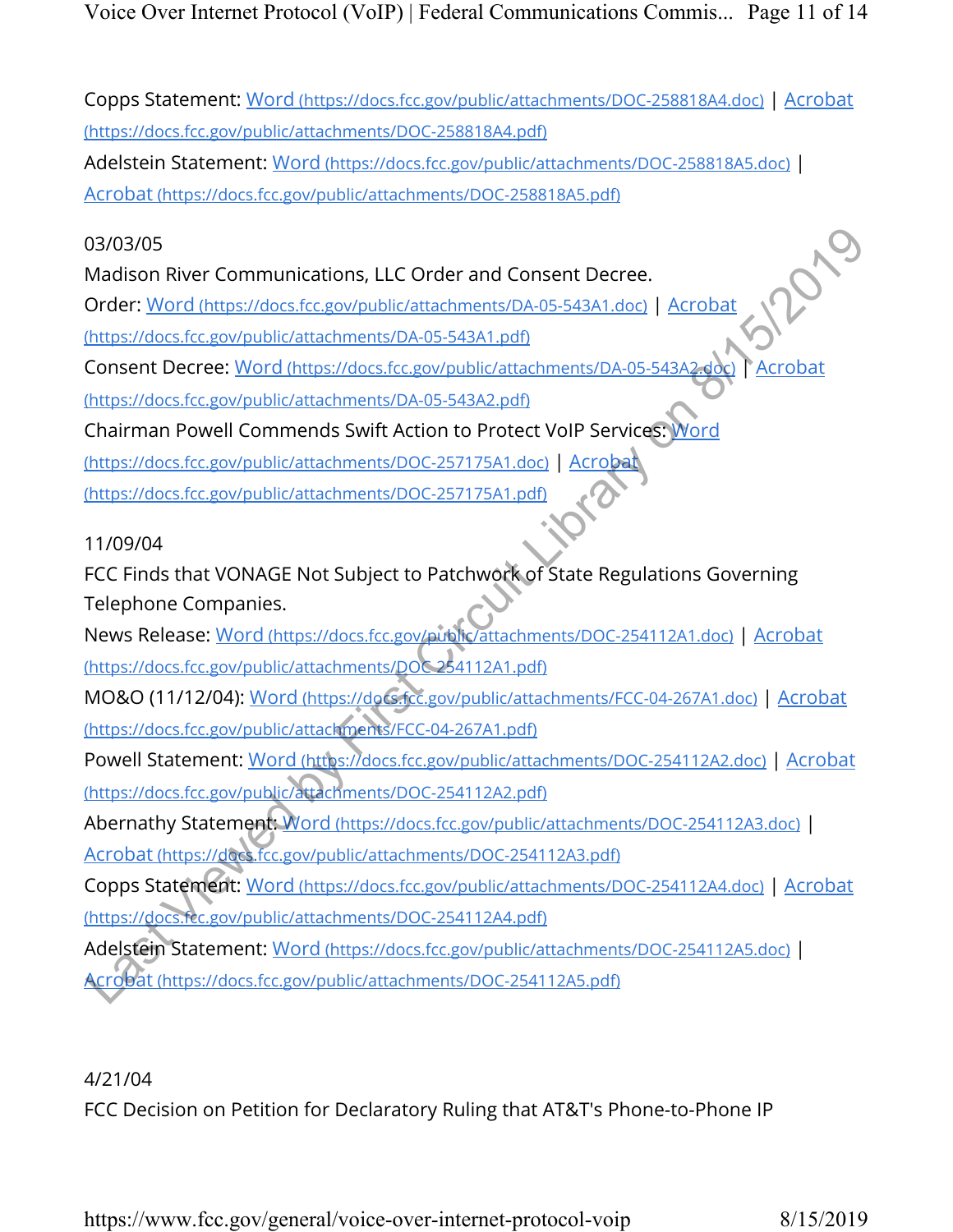Telephony Services are Exempt from Access Charges.

Order: Word (https://docs.fcc.gov/public/attachments/FCC-04-97A1.doc) | Acrobat

(https://docs.fcc.gov/public/attachments/FCC-04-97A1.pdf)

Powell Statement: Word (https://docs.fcc.gov/public/attachments/FCC-04-97A2.doc) | Acrobat

(https://docs.fcc.gov/public/attachments/FCC-04-97A2.pdf)

Abernathy Statement: Word (https://docs.fcc.gov/public/attachments/FCC-04-97A3.doc) |

Acrobat (https://docs.fcc.gov/public/attachments/FCC-04-97A3.pdf)

Copps Statement: Word (https://docs.fcc.gov/public/attachments/FCC-04-97A4.doc) | Acrobat

(https://docs.fcc.gov/public/attachments/FCC-04-97A4.pdf)

Martin Statement: Word (https://docs.fcc.gov/public/attachments/FCC-04-97A5.doc) | Acrobat (https://docs.fcc.gov/public/attachments/FCC-04-97A5.pdf)

Adelstein Statement: Word (https://docs.fcc.gov/public/attachments/FCC 04-97A6.doc) | Acrobat (https://docs.fcc.gov/public/attachments/FCC-04-97A6.pdf)

# 4/20/04

Agenda Announced for May 7, 2004 "Solutions Summit" on Disability Access Issues Associated with Internet-Protocol Based Communications Services. Public Notice: Word (https://docs.fcc.gov/public/attachments/DA-04-1051A1.doc) | Acrobat (https://docs.fcc.gov/public/attachments/DA 04-1051A1.pdf) mapsons and the experimental community Constrained and the SAM and Netrolastical Constrained and Acrobat Intersections (regover) and Acrobat Acrobat Acrobat Margivides (regover) bilication metals (regover) and Copy Stateme

# 4/16/04

VoIP Solutions Summit Pre-Registration Form Acrobat (http://fcc.gov/voip/VoIP2004 Preregistration.pdf)

# 3/10/04

FCC Moves to Allow More Opportunities for Consumers Through Voice Services Over The Internet.

NPRM: Text (https://docs.fcc.gov/public/attachments/FCC-04-28A1.txt) | Acrobat

(https://docs.fcc.gov/public/attachments/FCC-04-28A1.pdf)

News Release (2/12/04): Word (https://docs.fcc.gov/public/attachments/DOC-243868A1.doc) | Acrobat (https://docs.fcc.gov/public/attachments/DOC-243868A1.pdf)

Powell Statement: Text (https://docs.fcc.gov/public/attachments/FCC-04-28A2.txt) | Acrobat

(https://docs.fcc.gov/public/attachments/FCC-04-28A2.pdf)

Abernathy Statement: Acrobat (https://docs.fcc.gov/public/attachments/FCC-04-28A3.pdf)

Copps Statement: Text (https://docs.fcc.gov/public/attachments/FCC-04-28A4.txt) | Acrobat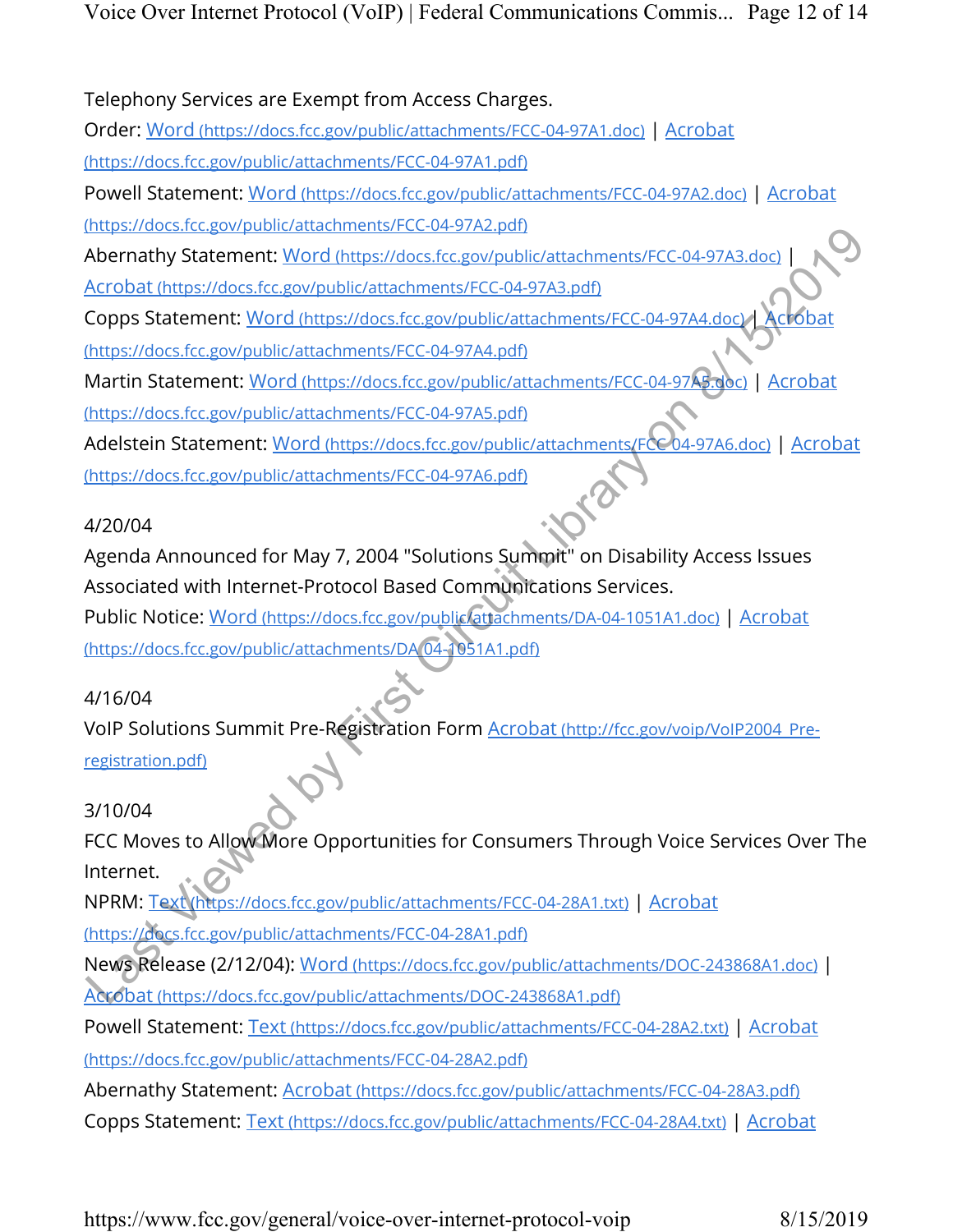(https://docs.fcc.gov/public/attachments/FCC-04-28A4.pdf)

Martin Statement: Text (https://docs.fcc.gov/public/attachments/FCC-04-28A5.txt) | Acrobat (https://docs.fcc.gov/public/attachments/FCC-04-28A5.pdf)

Adelstein Statement: Text (https://docs.fcc.gov/public/attachments/FCC-04-28A6.txt) | Acrobat (https://docs.fcc.gov/public/attachments/FCC-04-28A6.pdf)

### 02/12/04

FCC to Hold Second Solutions Summit on IP-Enabled Services and Disability Access Issues.

News Release: Word (https://docs.fcc.gov/public/attachments/DOC-243868A1.doc) | Acrobat (https://docs.fcc.gov/public/attachments/DOC-243868A1.pdf)

Powell Statement: Word (https://docs.fcc.gov/public/attachments/DOC 243868A2.doc) | Acrobat (https://docs.fcc.gov/public/attachments/DOC-243868A2.pdf)

Abernathy Statement: Word (https://docs.fcc.gov/public/attachments/DOC-243868A3.doc) |

Acrobat (https://docs.fcc.gov/public/attachments/DOC-243868A3.pdf)

Copps Statement: Word (https://docs.fcc.gov/public/attachments/DOC-243868A4.doc) | Acrobat (https://docs.fcc.gov/public/attachments/DOC-243868A4.pdf)

Martin Statement: Word (https://docs.fcc.gov/public/attachments/DOC-243868A6.doc) | Acrobat (https://docs.fcc.gov/public/attachments/DOC-243868A6.pdf)

Adelstein Statement: Word (https://docs.fcc.gov/public/attachments/DOC-243868A5.doc) | Acrobat (https://docs.fcc.gov/public/attachments/DOC-243868A5.pdf)

### 2/12/04

FCC Rules That Pulver.com s Free World Dialup Service Should Remain Free From Unnecessary Regulation.

News Release: Word (https://docs.fcc.gov/public/attachments/DOC-243869A1.doc) | Acrobat (https://docs fcc.gov/public/attachments/DOC-243869A1.pdf)

Order (2/19/04): Acrobat (https://docs.fcc.gov/public/attachments/FCC-04-27A1.pdf)

Powell Statement: Word (https://docs.fcc.gov/public/attachments/DOC-243869A2.doc) | Acrobat (https://docs.fcc.gov/public/attachments/DOC-243869A2.pdf) International Control Control Control Control Control Control Control Control Control Control Control Control Control Control Control Control Control Control Control Control Control Control Control Control Control Control

Abernathy Statement: Word (https://docs.fcc.gov/public/attachments/DOC-243869A3.doc) |

Acrobat (https://docs.fcc.gov/public/attachments/DOC-243869A3.pdf)

Copps Statement: Word (https://docs.fcc.gov/public/attachments/DOC-243869A4.doc) | Acrobat (https://docs.fcc.gov/public/attachments/DOC-243869A4.pdf)